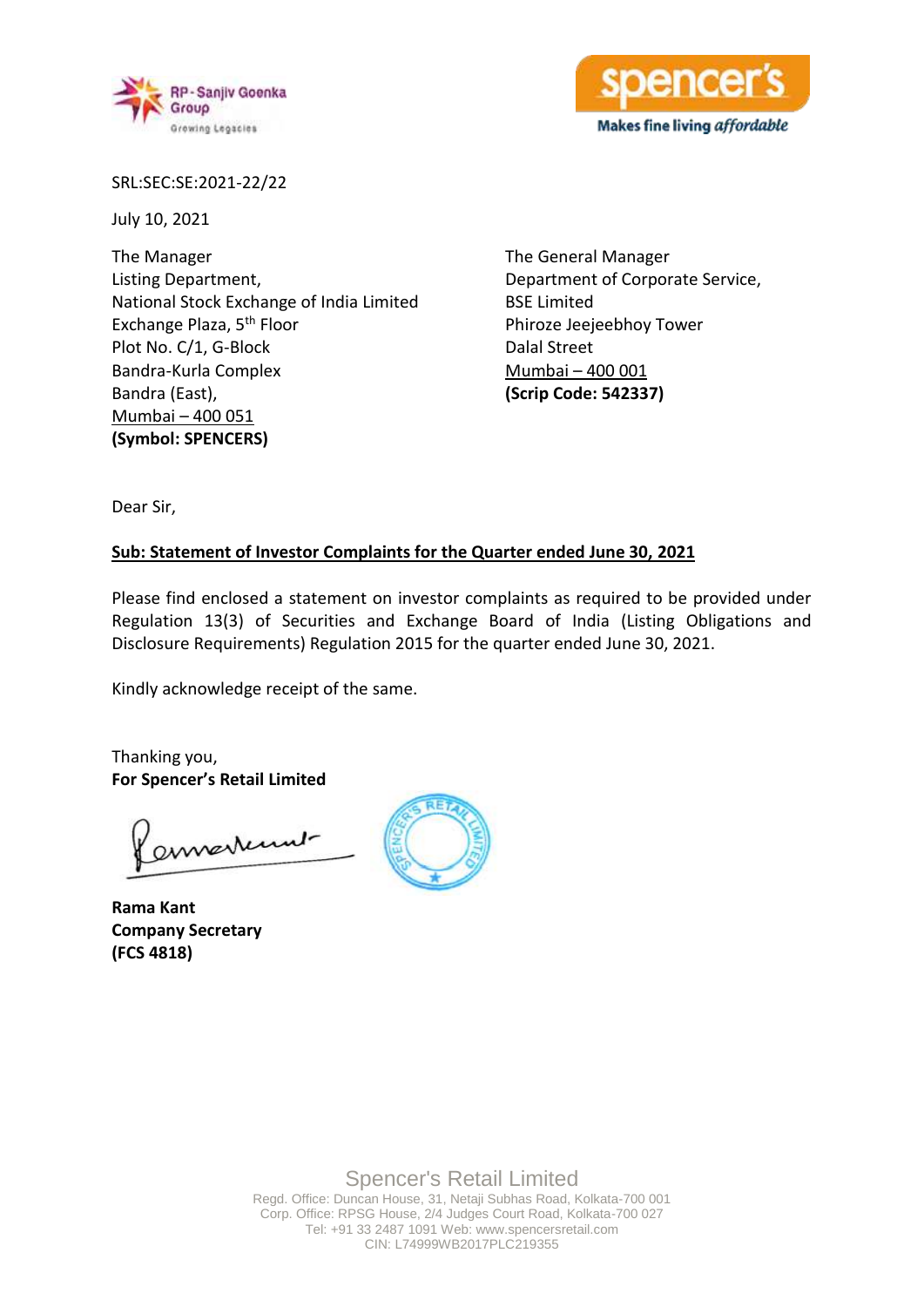## **Spencer's Retail Limited Statement of Investor Complaints**

**1. Name of Listed Entity : Spencer's Retail Limited** 

**2. Quarter ended : June 30, 2021**

## **Part A**

| Sr. No. | <b>Particulars</b>                                                 | <b>Number</b> |
|---------|--------------------------------------------------------------------|---------------|
|         | Number of complaints pending at the beginning of the quarter       |               |
|         | Number of complaints received directly including scores            |               |
|         | Number of complaints forwarded by Investors                        |               |
|         | Number of complaints received directly from Stock exchange (BSE)   |               |
|         | Number of complaints received directly from SEBI                   |               |
| 6       | Number of complaints received directly from Depository Participant |               |
|         | Total Number of complaints/comments received (1+2+3+4+5+6)         |               |
| 8       | Number of complaints redressed/resolved                            |               |
| q       | Number of complaints pending                                       |               |

Connertement

**July 10, 2021 Company Secretary**